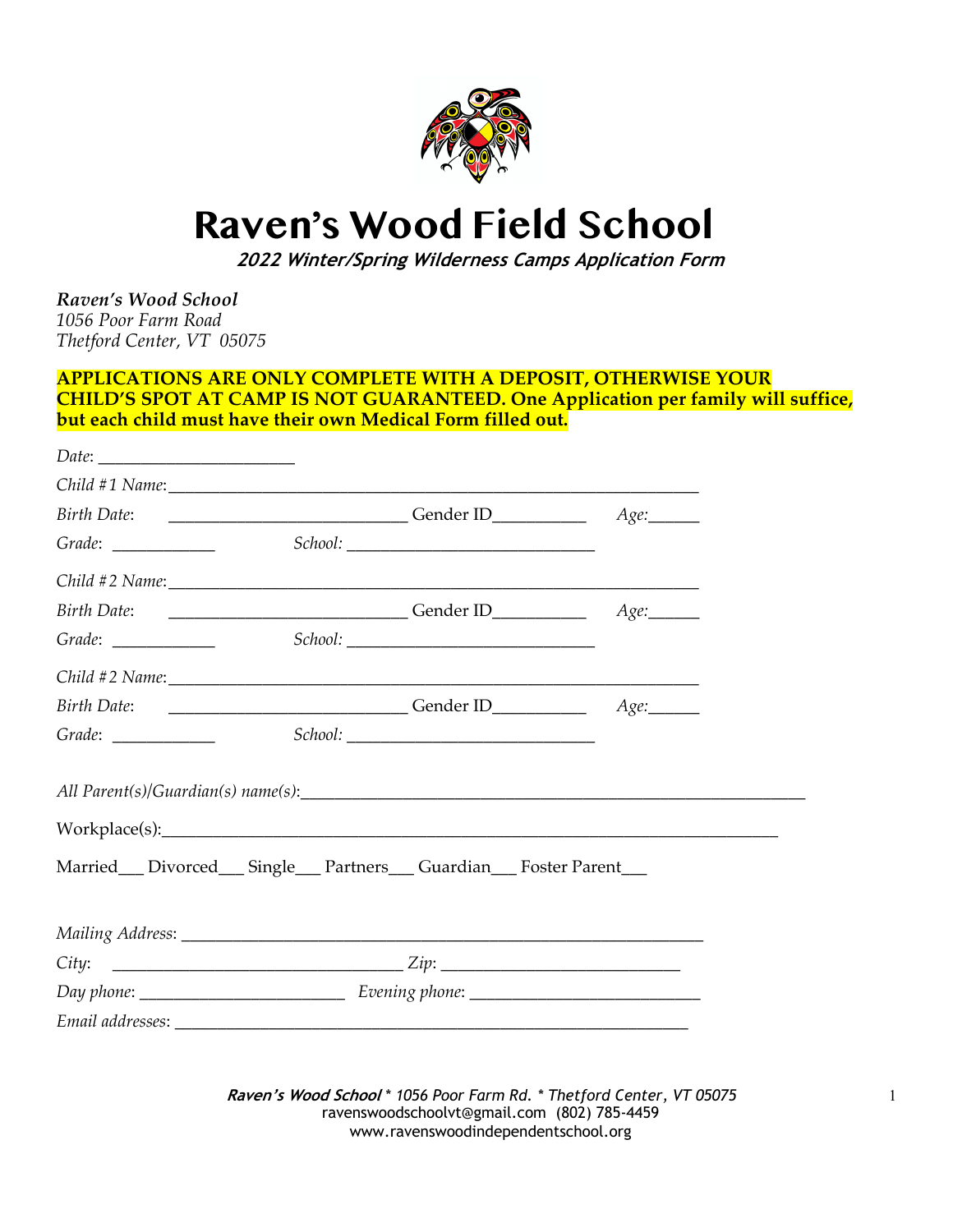## **Names of others authorized to pick up your child, and phone numbers:**

|                                      |                    | Phone: 2008 2010 2020 2020 2021 2021 2022 2021 2022 2022 2022 2022 2022 2022 2022 2022 2022 2022 2022 2022 20 |  |
|--------------------------------------|--------------------|---------------------------------------------------------------------------------------------------------------|--|
|                                      |                    |                                                                                                               |  |
| <b>Emergency Contact Information</b> |                    | List 2 local contacts who can be reached in case of an emergency if parents are unable to be reached.         |  |
|                                      | Phone Phone        | Relationship___________                                                                                       |  |
| Name                                 | <b>Phone</b> Phone | Relationship___________                                                                                       |  |

# **Application Form – Part II**

**Permissions**: Please check the boxes for which you give permission.

 $\Box$  I give permission to Raven's Wood School to treat my child medically in the event I cannot be reached.

 $\Box$  I give permission for photographs and/or videos to be taken of my child as part of the program for newsletters, the School website, your child's portfolio, the media or any other positive and wholesome portrayal of our program to the public. **NO children's names** will be used.

 $\Box$  I understand some of the programs are off school grounds and give my permission for my child to leave school grounds and walk ton Poor Farm Rd, a dirt road, along the road or to the Town-owned Hughes Land for hikes. The trailhead is ½ mile from Raven's Wood School.

 $\Box$  I give my permission to Raven's Wood Staff to apply bug repellent and sunscreen as necessary to your child, either provided by you, or by us.

□ I give my permission for Raven's Wood Staff to administer prescription medicine that you provide if your child needs it. A full description of that medication must be provided if this is necessary.

Please sign below:

Signature of Parent/Guardian \_\_\_\_\_\_\_\_\_\_\_\_\_\_\_\_\_\_\_\_\_\_\_\_\_\_\_\_\_\_\_\_\_\_\_\_\_\_\_\_\_\_

Date  $\Box$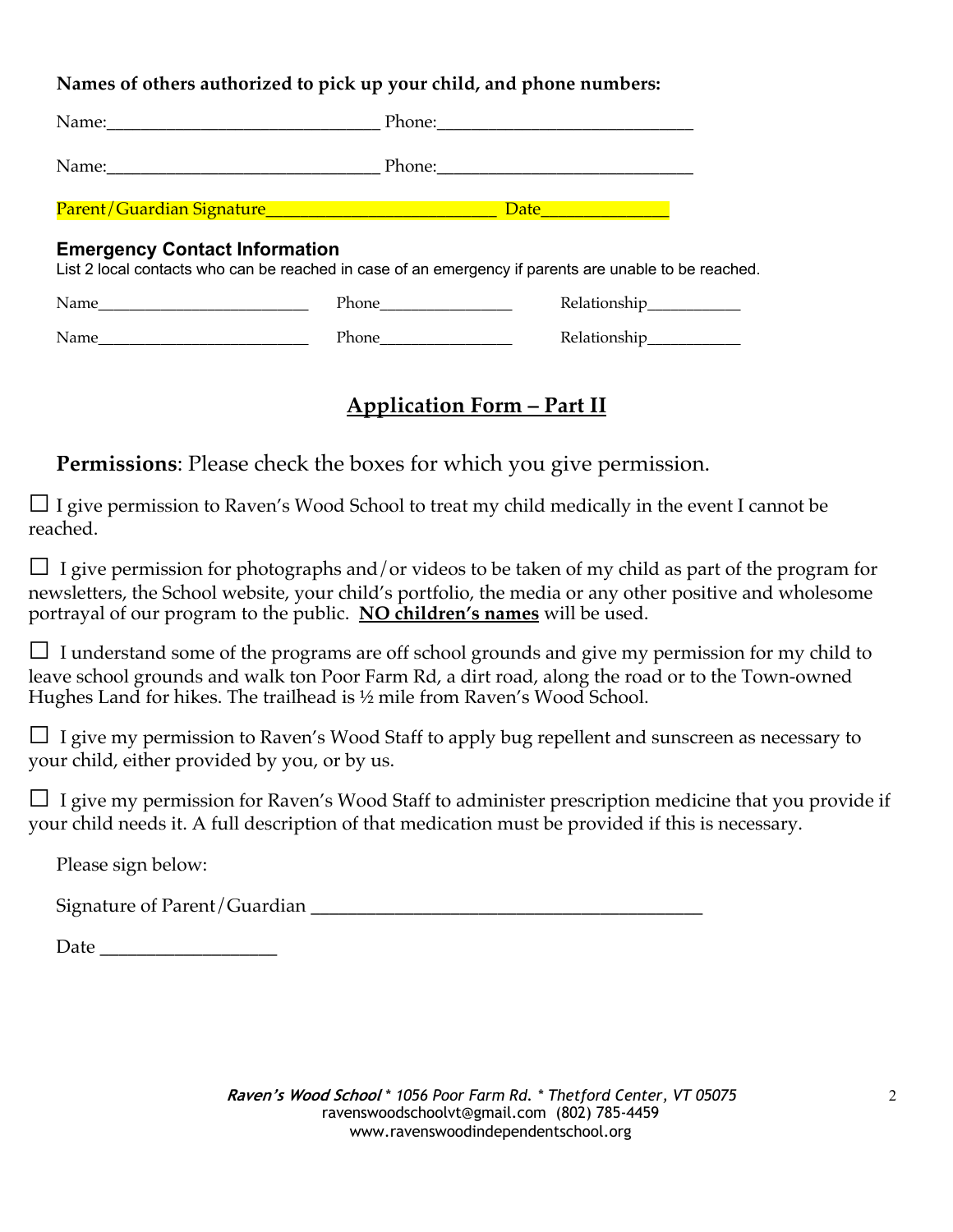## **Application Form – Part III**

### *CHOOSE YOUR CAMPS*

#### **CHILDREN's Names: \_\_\_\_\_\_\_\_\_\_\_\_\_\_\_\_\_\_\_\_\_\_\_\_\_\_\_\_\_\_\_\_\_\_\_\_\_\_\_\_\_\_\_\_\_\_\_\_\_\_\_\_\_\_\_\_\_\_**

*Winter Camp Programs run Monday-Friday, 9:00am-4:00pm daily for weeks indicated and cost \$300/wk/child. Failure to make final payments on time will forfeit your child's place and there will be NO refunds, so please mark your calendars and mail your payments on time!*

*A \$150 non-refundable deposit is due with this registration form. (Refund policy during COVID-19 pandemic: If Gov. Scott announces new regulations about camps/daycares in a negative light, including closing camps or restricting numbers to less than 15 in a group, refunds will be made in full. Mask wearing is required by all campers.)*

**\_\_\_\_ Winter Camp, February 21-25, 2022 Ages 6-12 9-4:00pm**

**Payment:** \_\_\_\_ Deposit \$150, **with remaining \$150 due February 14, 2021**

OR \_\_\_\_ Full tuition, \$300/wk/child

*Raven's Wood Outdoor School for Renegades provides educational opportunities without regard to race, color, national origin, sex, disability, religion, sexual orientation, gender identity, marital/civil union status, or any other characteristic protected by Federal or State law.*

## *PROGRAM LOGISTICS*

#### *ROAD SAFETY and Directions to RWS*

I hereby agree to the following guidelines and will communicate them to relatives or friends should they drop-off or pick up my child(ren) for this program.

1) GPS address is 1056 Poor Farm Rd South, Thetford CTR, VT (Not 1046)

- 2) Poor Farm Rd is a narrow, dirt road. The general speed limit is 25-30 mph, and reduced speeds are expected near corners and small hills. It is important to stay to the right when approaching the hills or corners, and to pass by other cars slowly.
- 3) PARKING AND DROP OFF: Parking and drop off is allowed at the bottom of the main driveway, but not at the top parking lot by the large log home. DO NOT drive up the driveway. Please PASS the driveway and turn around in the next driveway and park on the opposite side of the road. Please pass this info on to anyone providing rides for your children.

( ) ACKNOWLEDGED: Please Initial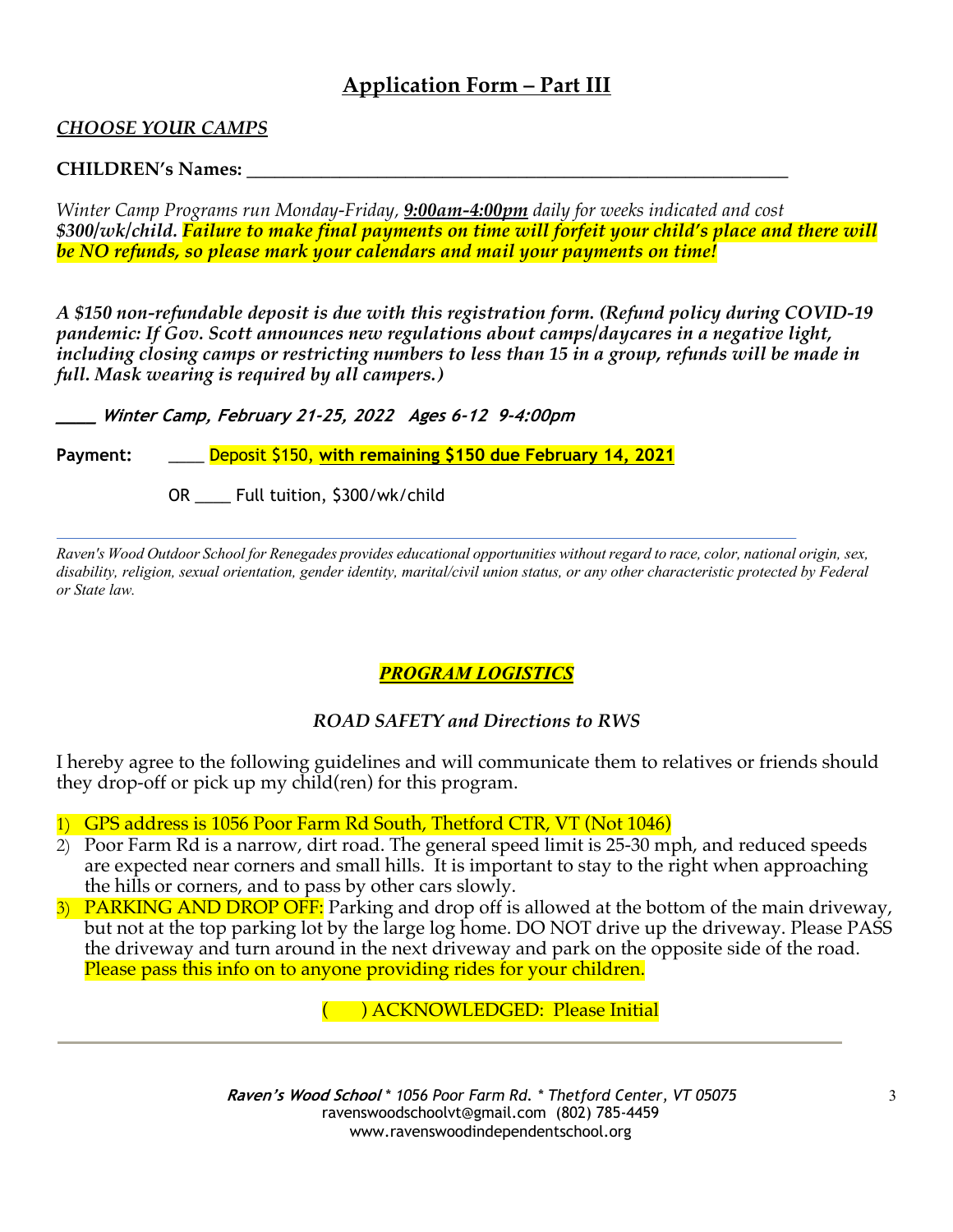#### *CONSENT AND INDEMNIFICATION*

I hereby agree to indemnify, defend and hold harmless Raven's Wood Outdoor School for Renegades, Inc., DBA Raven's Wood School, from any and all liability, costs and expenses on account of personal injury or property damage arising from my child's participation in Raven's Wood School programs.

Parent/Guardian Signature: \_\_\_\_\_\_\_\_\_\_\_\_\_\_\_\_\_\_\_\_\_\_\_\_\_\_\_\_\_\_\_\_\_\_\_\_\_\_\_\_\_\_\_ Date: when the contract of the contract of the contract of the contract of the contract of the contract of the contract of the contract of the contract of the contract of the contract of the contract of the contract of the

#### **COVID-19 INFO:**

PLEASE do not send your child to camp sick or not feeling well in this COVID-19 climate, colds, headaches, fevers, stomach aches, etc., included. The risk is too great to each of us.

**Send your child with TWO** clean, multi-layered woven COTTON face masks. Neck scarves pulled over the mouth DO NOT WORK to protect anyone from getting or giving COVID-19 and are not acceptable at Raven's Wood.

Drop off is at 9am, and pick up at 4pm. Please be prompt, and please honor social distancing. Please do not drop and run. I need to follow a question and answer protocol each morning for you and your children and take their temperature. I will be at the base of the driveway and ready to make this a quick process. Please wear a mask, and make sure your child has a mask on as well.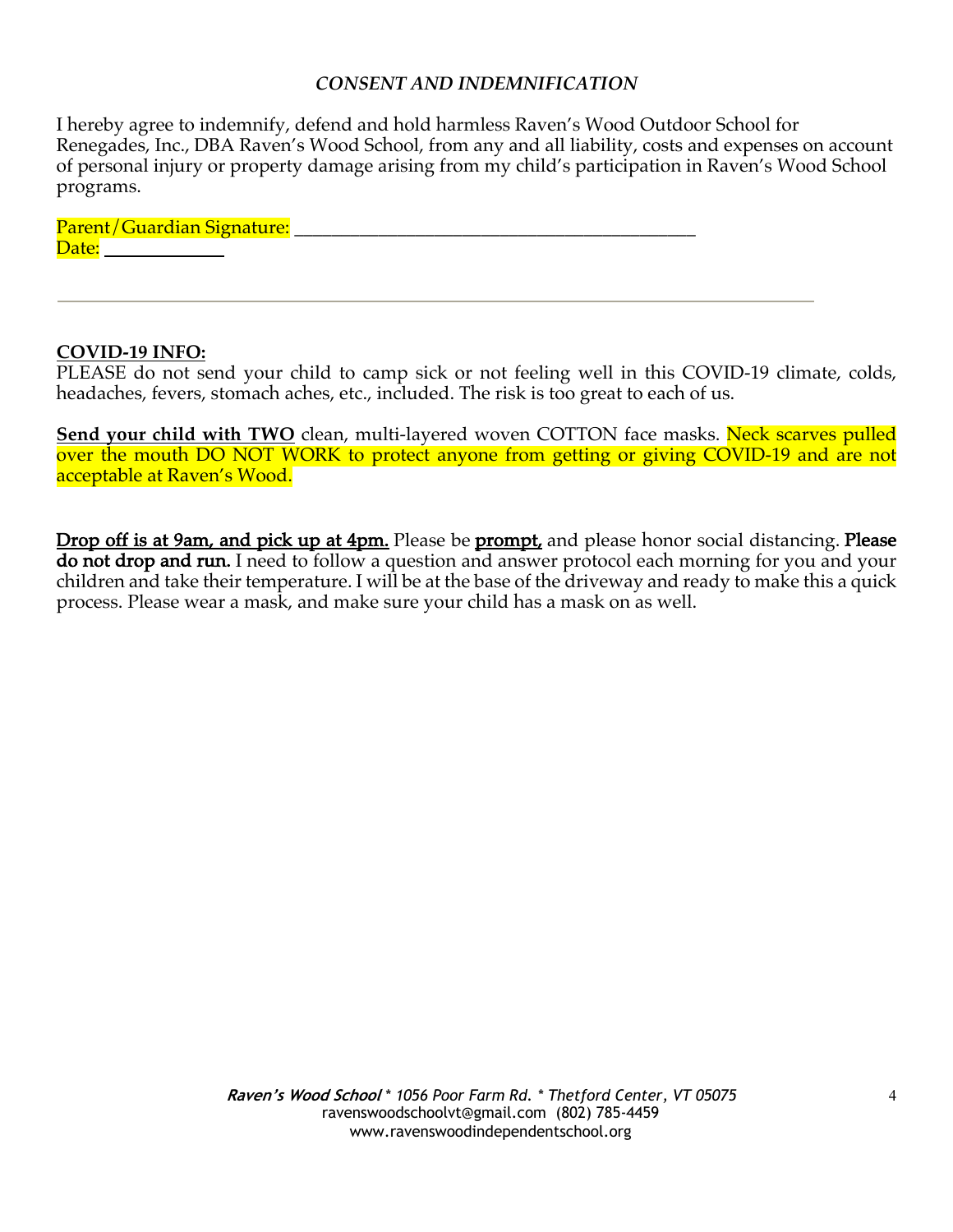

Raven's Wood Outdoor School for Renegades

## *Safety and Release Form for Raven's Wood*

Welcome to Raven's Wood Outdoor School for Renegades!! As we get to know the animals and plants of the woods around our forest, we will learn many tools and skills for engaging with these creatures. Many of these skills (e.g. fire-by-flint, carving, shelter building, construction, woods exploration, etc.) offer elements that, if done incorrectly, may be potentially dangerous. Participants will be closely supervised by Staff and/or volunteers who are well-trained in engaging the wild and using tools in a safe and respectful way. Below are some, but not all, of the elements that can be potentially dangerous:

- *Knives:* There is always real danger in using a knife. As is often the case, prevention is the best medicine. We will go over safety and each kid will receive knife safety instruction before knives are used by the kids. There are five main rules for using a knife safely: 1) Ask permission from one of the Staff and/or volunteers. 2) Find a quiet space and sit down. 3) Announce to others that you are using a knife and get a safety circle, keeping a safe distance of at least one arm's length from other people. 4) Always carve or cut away from yourself. 5) When finished, put the knife back in its sheath. With proper care and attentiveness, knives are safe and an incredibly useful and rewarding tool, yet injury may still occur.
- *Fire:* Fire will be a central element of our community. We will be harvesting local wood for fuel in a way that promotes the growth of other trees and learn how to tend a fire in a way that leaves minimal impact. We will learn how to safely manage a fire in a variety of conditions from hot and dry to cold and wet. Each kid will have the opportunity to start a fire using matches, flint and steel, and magnesium rods and steel strikers. Fire safety will be taught, but injury from burns may still occur.
- *Other Tools:* At other points throughout the year, we will be using bow saws, hand axes, hammers, and other tools. As with knives, for each tool we will talk about the potential dangers and always review and practice safe techniques for using each. We keep a low ratio of kids to mentors to ensure each kid gets proper attention when using potentially dangerous tools yet cuts or accidents may still occur.
- *Weather: Slippery, wet, icy, snowy, muddy conditions* can create hazardous walking, working, and playing conditions in the out-of-doors. Accidental injuries may occur.

I, hereby give permission for my child(ren) and/or guarantor(s),  $\frac{1}{\sqrt{1-\frac{1}{\sqrt{1-\frac{1}{\sqrt{1-\frac{1}{\sqrt{1-\frac{1}{\sqrt{1-\frac{1}{\sqrt{1-\frac{1}{\sqrt{1-\frac{1}{\sqrt{1-\frac{1}{\sqrt{1-\frac{1}{\sqrt{1-\frac{1}{\sqrt{1-\frac{1}{\sqrt{1-\frac{1}{\sqrt{1-\frac{1}{\sqrt{1-\frac{1}{\sqrt{1-\frac{1}{\sqrt{1-\frac{1}{\sqrt{1-\frac{1}{\sqrt{1-\frac{1}{\sqrt{1-\frac{1}{\sqrt{1-\frac{1}{\sqrt{1-\frac{1}{\sqrt{1-\frac{1}{\sqrt{1-\frac{1}{\sqrt{1-\frac{1$ 

Raven's Wood Staff during our programs. I also understand the risks of natural weather-related conditions. I have read the above on Knife Safety and understand both the risks involved and that reasonable care will be taken to ensure my child's safety.

Signature of Parent/Guardian: \_\_\_\_\_\_\_\_\_\_\_\_\_\_\_\_\_\_\_\_\_\_\_\_\_\_\_\_\_\_\_\_\_\_\_\_\_

Child(ren): \_\_\_\_\_\_\_\_\_\_\_\_\_\_\_\_\_\_\_\_\_\_\_\_\_\_\_\_\_\_\_\_\_\_\_\_\_\_\_\_\_\_\_Today's Date: \_\_\_\_\_\_\_\_\_\_\_\_\_\_\_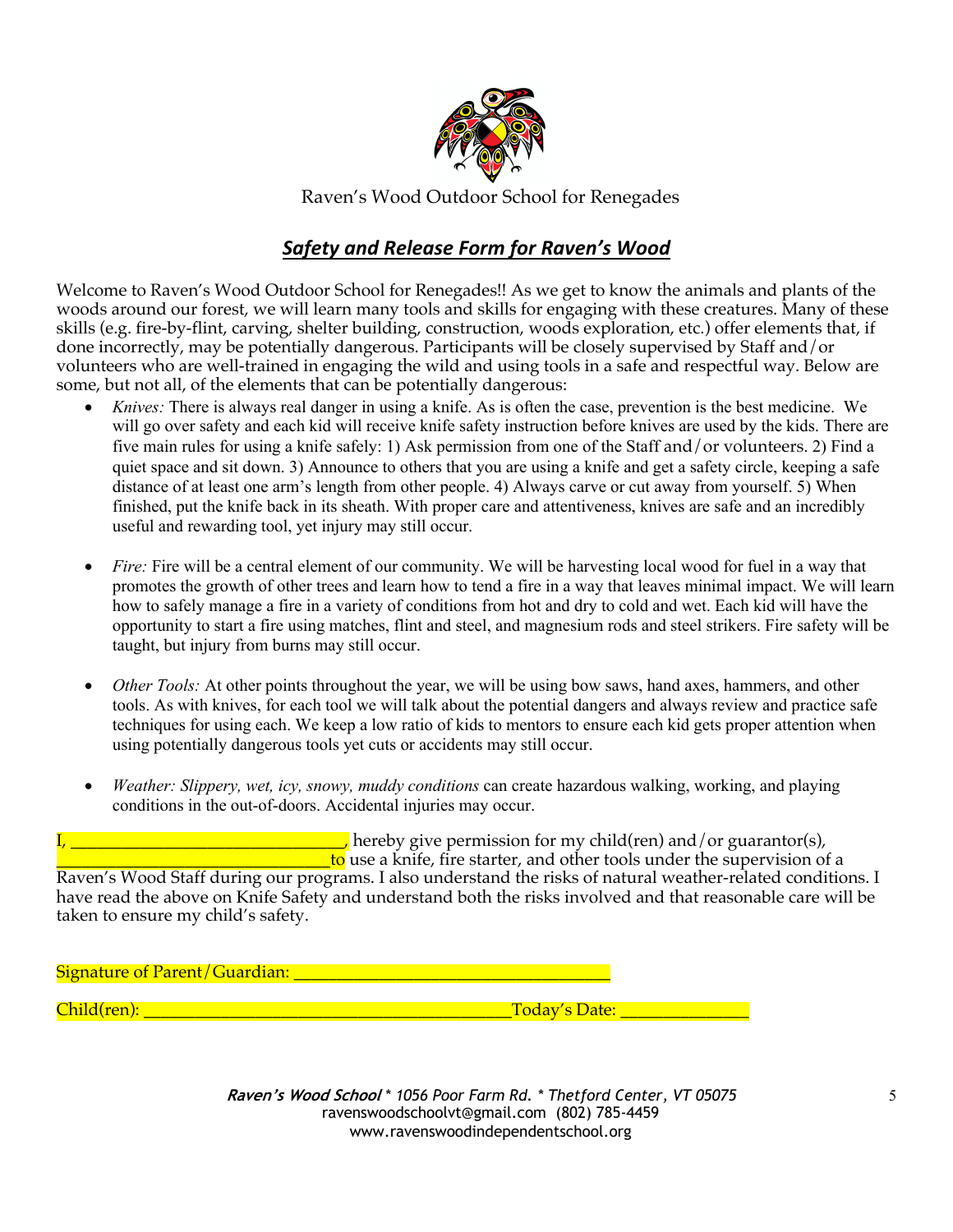

Raven's Wood Outdoor School for Renegades

# **Safer Together**

Before sending your child to Raven's Wood Outdoor School for Renegades Programs, we want to make sure you understand that in light of the current medical, legal and economic conditions resulting from the COVID-19 pandemic, and recognizing that these conditions are subject to abrupt changes at any time, you are sending your child to camp under the following conditions:

1. While we wish that we could control every possible risk, and while we will use our best efforts to keep your child safe from the COVID-19 virus, we want to make clear that we cannot promise or guarantee that this or any other pathogen will not enter camp, and that by the very nature of the personal interaction that takes place in the camp environment, there is always a risk of your child becoming ill with this or any other communicable disease. We want you to be fully aware of this risk in making the decision to send your child to camp this summer, and that you are willing to assume and accept it on your child's behalf.

2. Our efforts to keep your child safe include minimizing contact with anyone outside of the camp community. To that end we will not be allowing any in-person visitation during the summer. Although we understand the importance of traditional visiting on any day to you and your child, the safety of our camp community must come first. We want to be sure that you understand the necessity of isolating our campus as much as possible.

3. Because we want to do everything to keep camp operating in a safe manner, if your child is exhibiting symptoms such as an elevated fever of or tests positive for COVID 19 or other communicable disease, they may be quarantined until you arrive to pick them up from camp.

4. If your child has been in contact with anyone who is exhibiting symptoms of or who has COVID-19, you must contact us immediately so that we may decide on an appropriate protocol.

5. It is of course possible that these arrangements could change depending upon CDC and VT State guidelines as they develop over time. We understand this could present logistical and other difficulties for some of our families, but State and Federal rules and guidelines must be followed as they develop over time.

\_\_\_\_\_\_\_\_\_\_\_\_\_\_\_\_\_\_\_\_\_\_\_\_\_\_\_\_\_\_\_\_\_\_\_\_\_\_\_\_\_\_\_\_\_ \_\_\_\_\_\_\_\_\_\_\_\_\_\_\_ Parent/Guardian Signature Date

Child or Children's Name(s)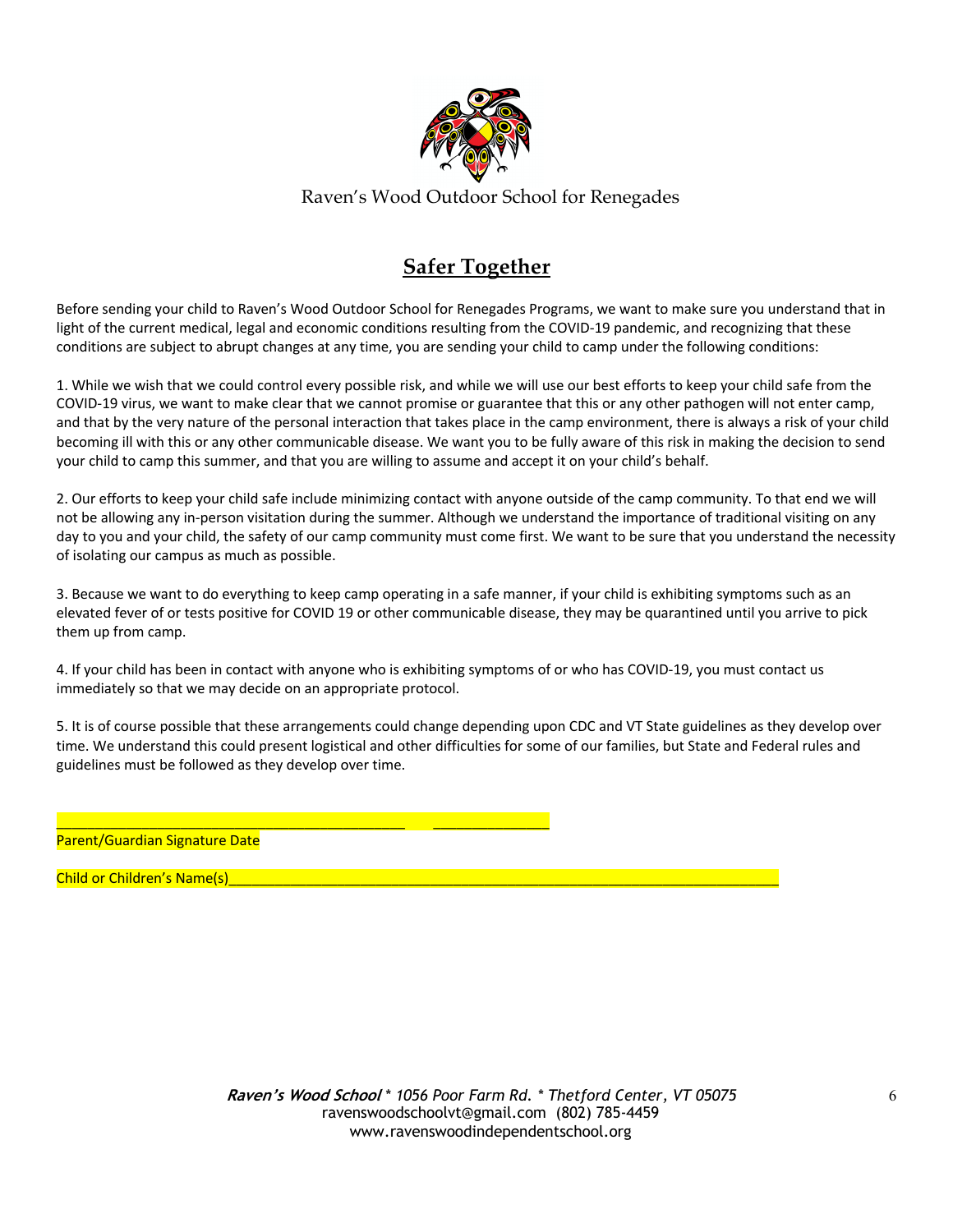

## Raven's Wood Outdoor School for Renegades

# *Letter of Understanding*

Dear *CAMPER PARENT/GUARDIAN*,

We are excited to be able to provide the wonderful camp experience that all of the Raven's Wood campers have been anxiously waiting for. We know how much the camp community means to everyone, and we have been working nonstop to put measures in place that will allow us to run safely and professionally for the 2020 season. Because of the close contact within a camp community, and to mitigate the risks, we are implementing the following procedures:

- 1. We will continue to work closely with—and follow the most current guidelines established by—the VT State government, CDC, and federal officials for best practices with regards to preventing, identifying, and managing COVID-19.
- 2. We will significantly ramp up our hygiene protocols for cleaning and disinfecting on a camp-wide scale.
- 3. We will alter camp operations to curtail interaction between our on-camp population and our outside vendors, workers, and delivery personnel.
- 4. We will eliminate non-essential outside interaction by foregoing inter-camp tournaments, camp tours and inperson visits of any kind, including volunteers.
- 5. We will alter the program so as to maintain the level of enjoyment our campers expect, while limiting outside contact.
- 6. We will continue to modify our programming as may be required by CDC and local guidelines.

As we know, COVID-19 will be with us for the foreseeable future. No matter what procedures and protocols are put in place, there is simply no way to guarantee that COVID-19 or any other pathogen or communicable disease will not enter camp. By the very nature of the personal interactions that take place in the camp environment, there is always a risk of your child contracting this or any other disease or infection. And again, we will do everything within our power to keep your child healthy and safe at camp this summer.

I hereby acknowledge that I have read and understand the points as described herein.

\_\_\_\_\_\_\_\_\_\_\_\_\_\_\_\_\_\_\_\_\_\_\_\_\_\_\_\_\_\_\_\_\_\_\_\_\_ \_\_\_\_\_\_\_\_\_\_\_\_\_\_\_

Parent/Guardian Signature Date

Child or Children's Names: